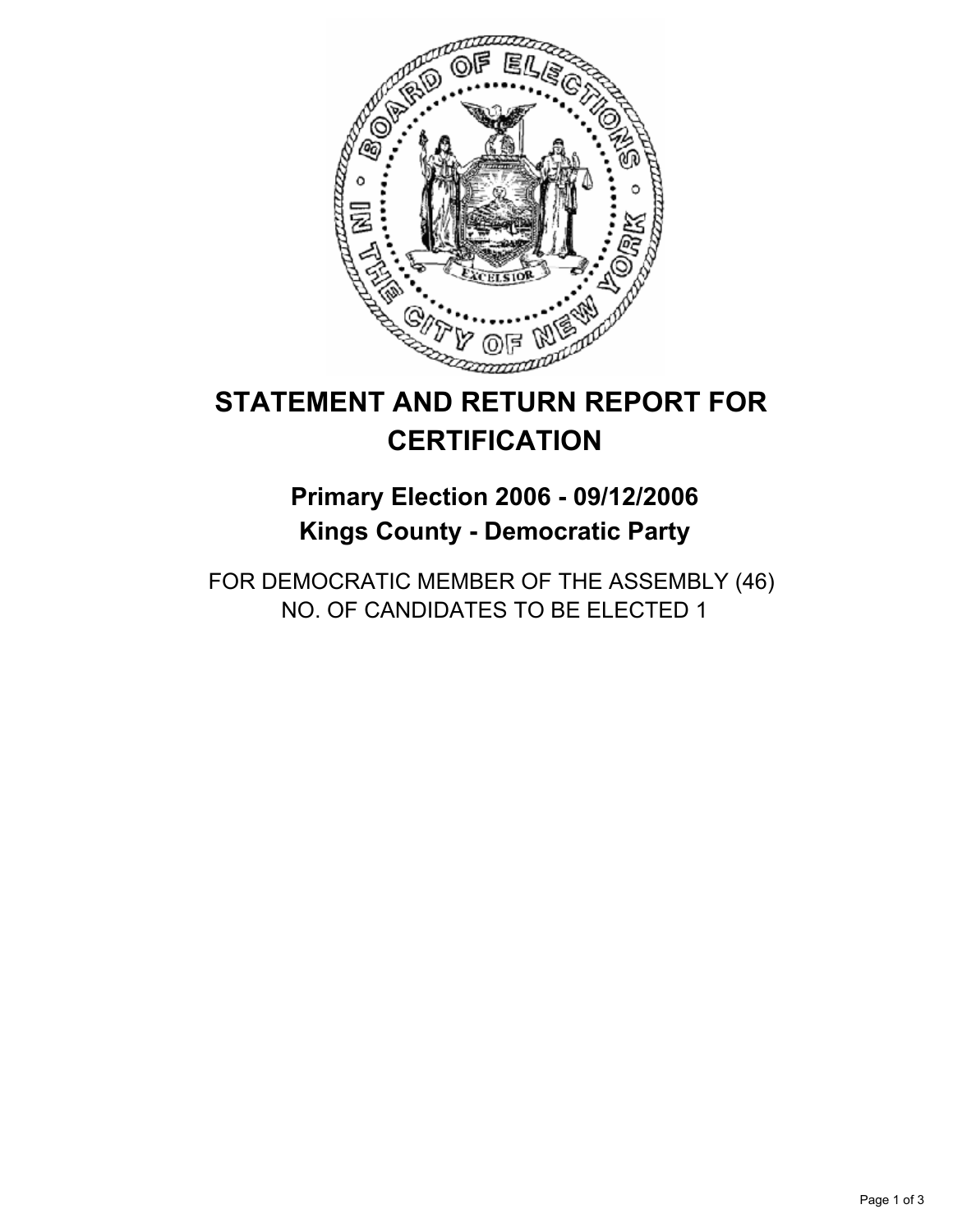

## **ASSEMBLY DISTRICT 46**

| <b>EMERGENCY</b>       | 21    |
|------------------------|-------|
| ABSENTEE/MILITARY      | 224   |
| AFFIDAVIT              | 88    |
| ALEC BROOK-KRASNY      | 3,101 |
| ARI KAGAN              | 2,958 |
| ADELE COHEN (WRITE-IN) |       |
| <b>TOTAL VOTES</b>     | 6,060 |